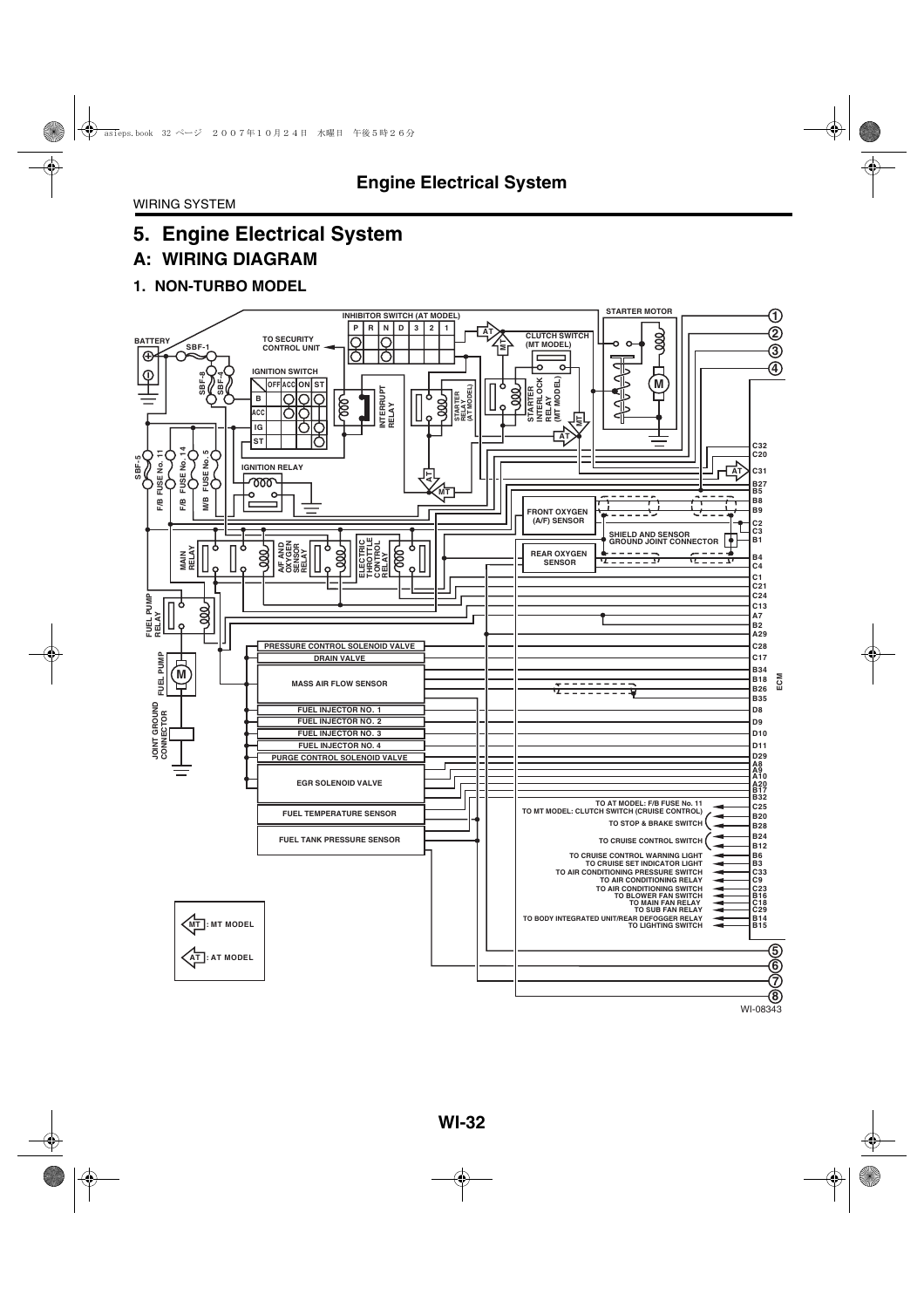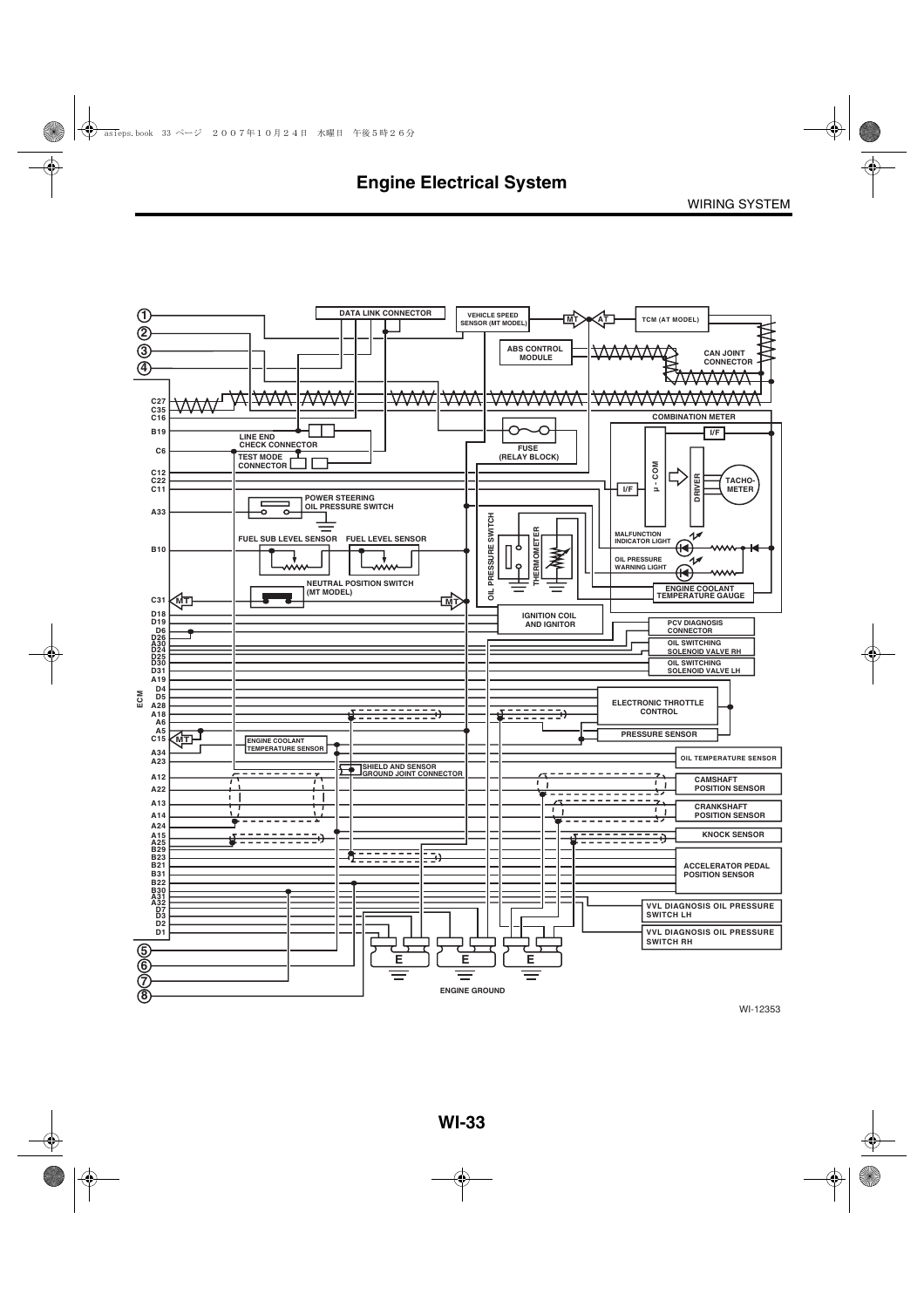#### WIRING SYSTEM

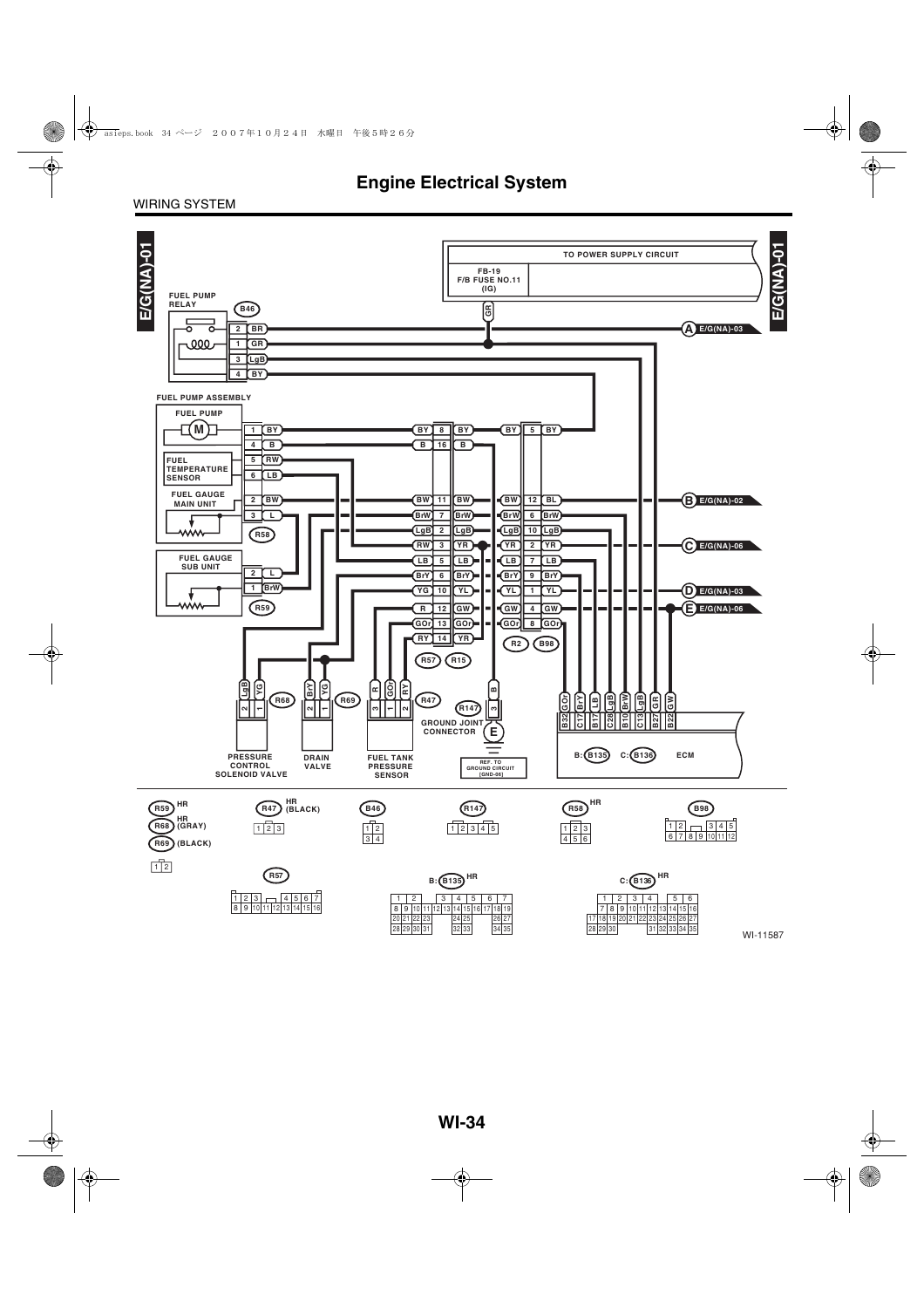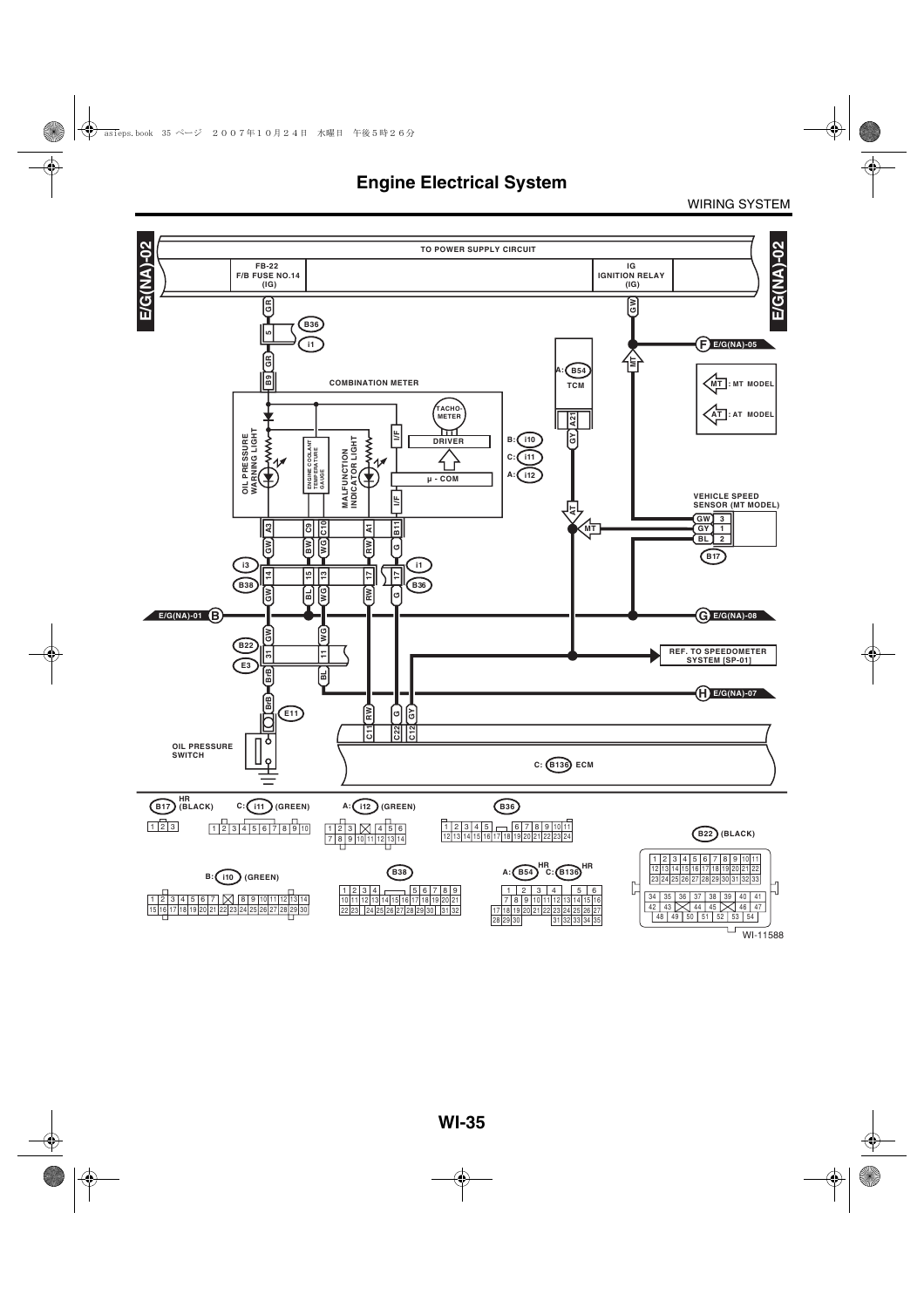#### WIRING SYSTEM

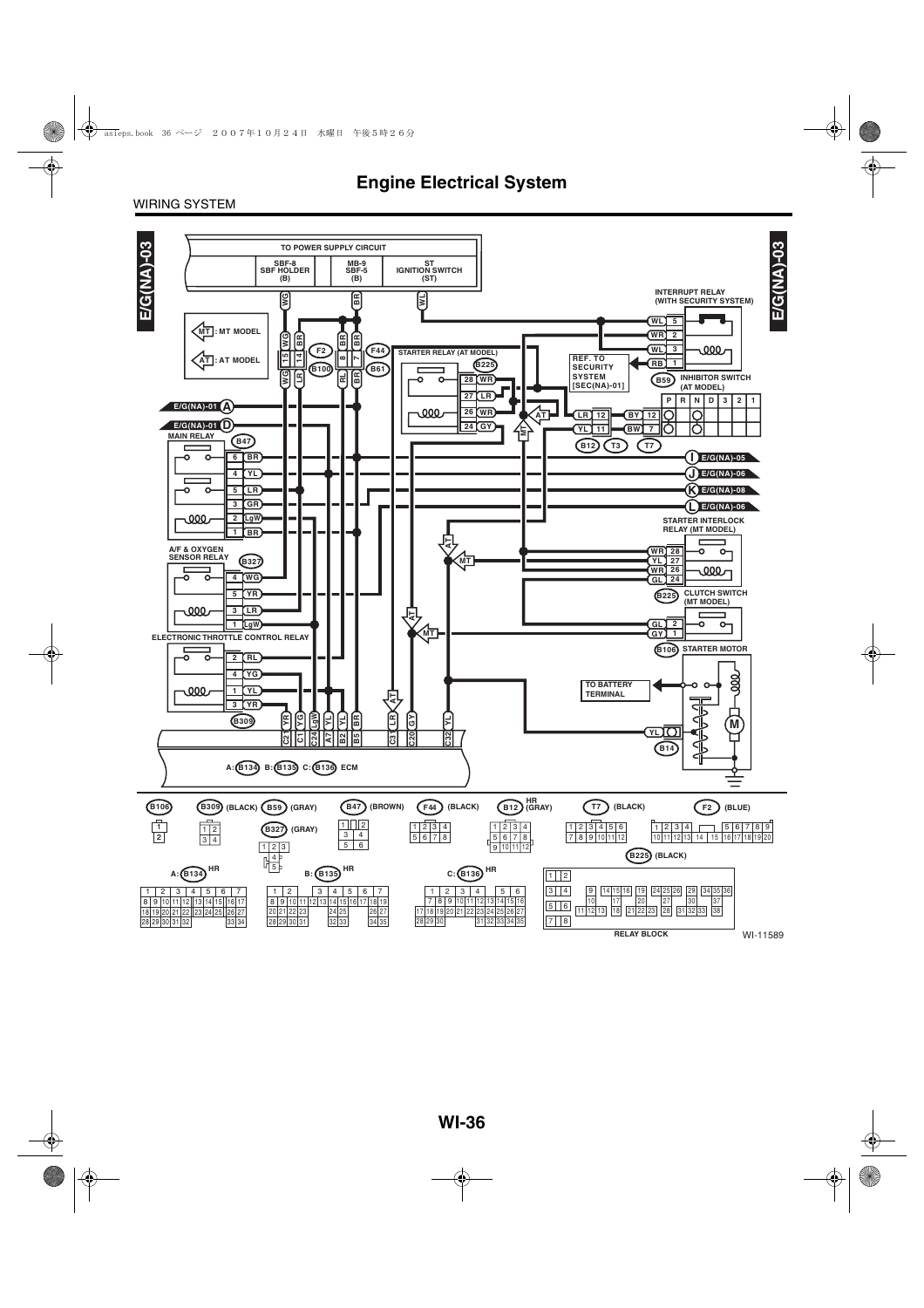

|    |             |    | <b>B:(B135)</b> |     |    |   |                |  |  |
|----|-------------|----|-----------------|-----|----|---|----------------|--|--|
|    |             |    |                 |     |    | 5 | 6              |  |  |
| 8  |             |    | 12 13           |     |    |   | 15 16 17 18 19 |  |  |
| 20 |             | 23 |                 |     |    |   |                |  |  |
|    | 28 29 30 31 |    |                 | 32. | 33 |   |                |  |  |

| нĸ<br>HR<br>C: (B136) |  |  |  |  |  |  |  |    |  |  |  |  |  |    |  |                   |  |
|-----------------------|--|--|--|--|--|--|--|----|--|--|--|--|--|----|--|-------------------|--|
|                       |  |  |  |  |  |  |  |    |  |  |  |  |  |    |  |                   |  |
|                       |  |  |  |  |  |  |  |    |  |  |  |  |  | 10 |  | 16                |  |
| 5                     |  |  |  |  |  |  |  |    |  |  |  |  |  |    |  | 22 23 24 25 26 27 |  |
| ıЗ                    |  |  |  |  |  |  |  | 20 |  |  |  |  |  |    |  | 32 33 34 35       |  |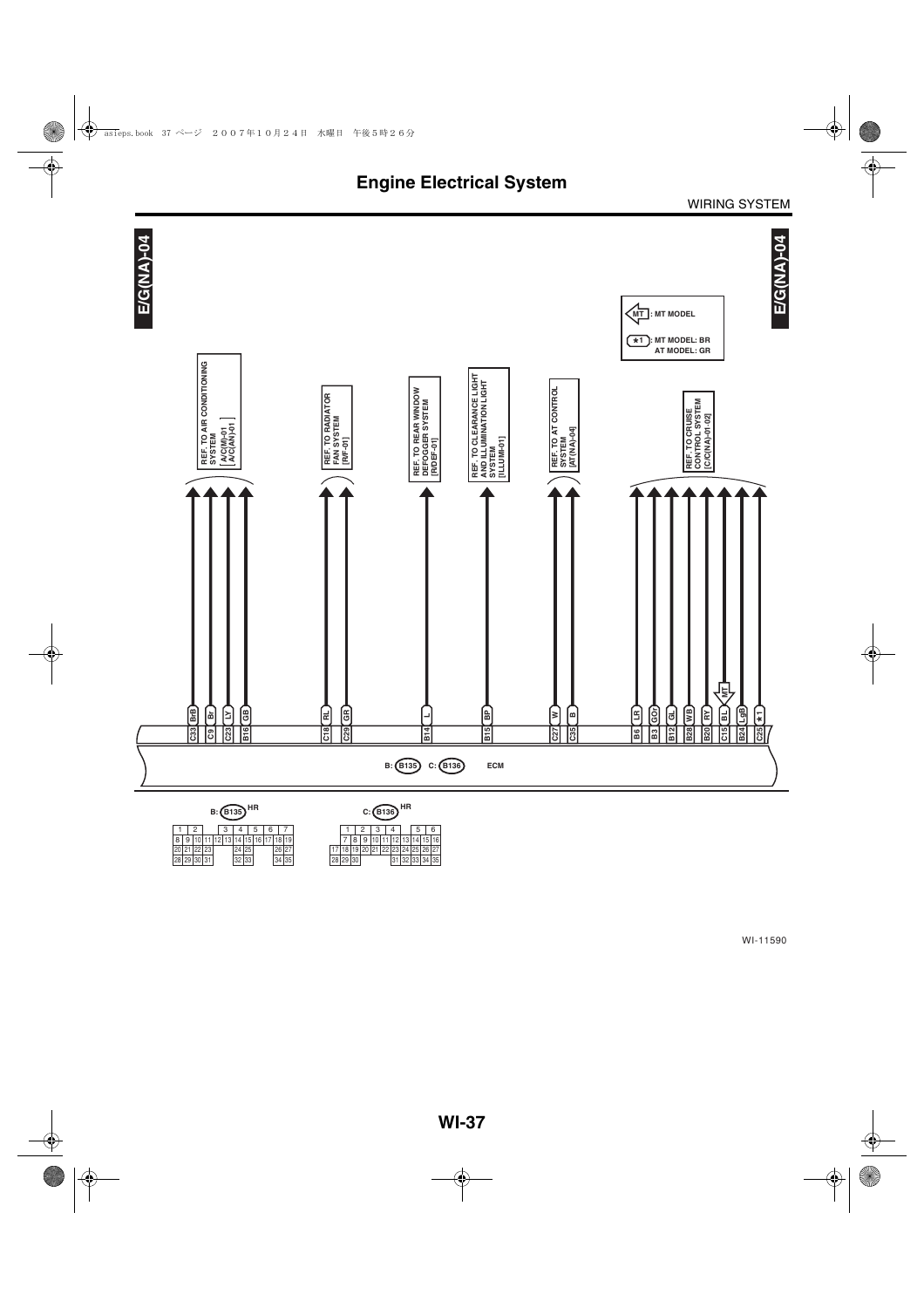#### WIRING SYSTEM

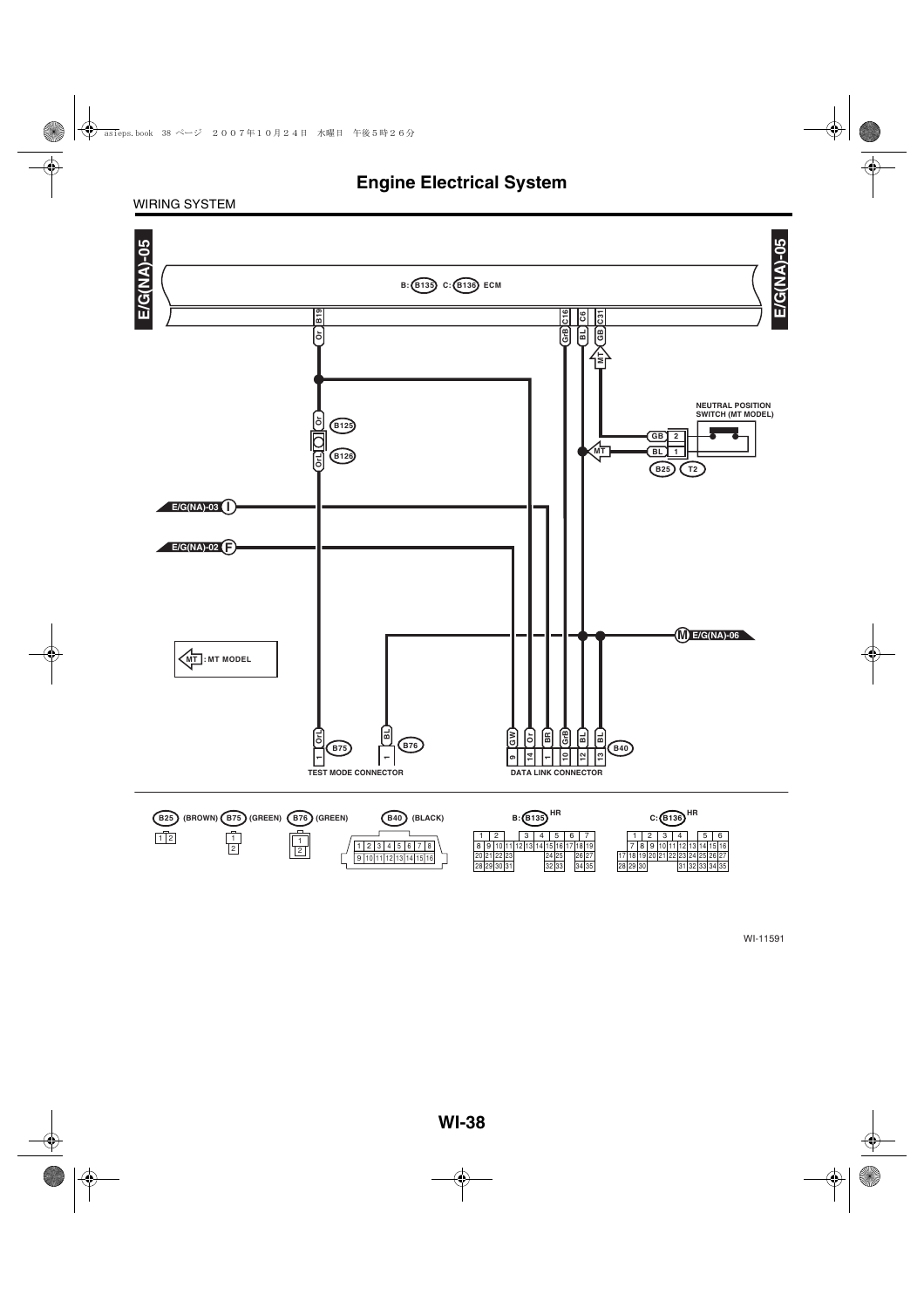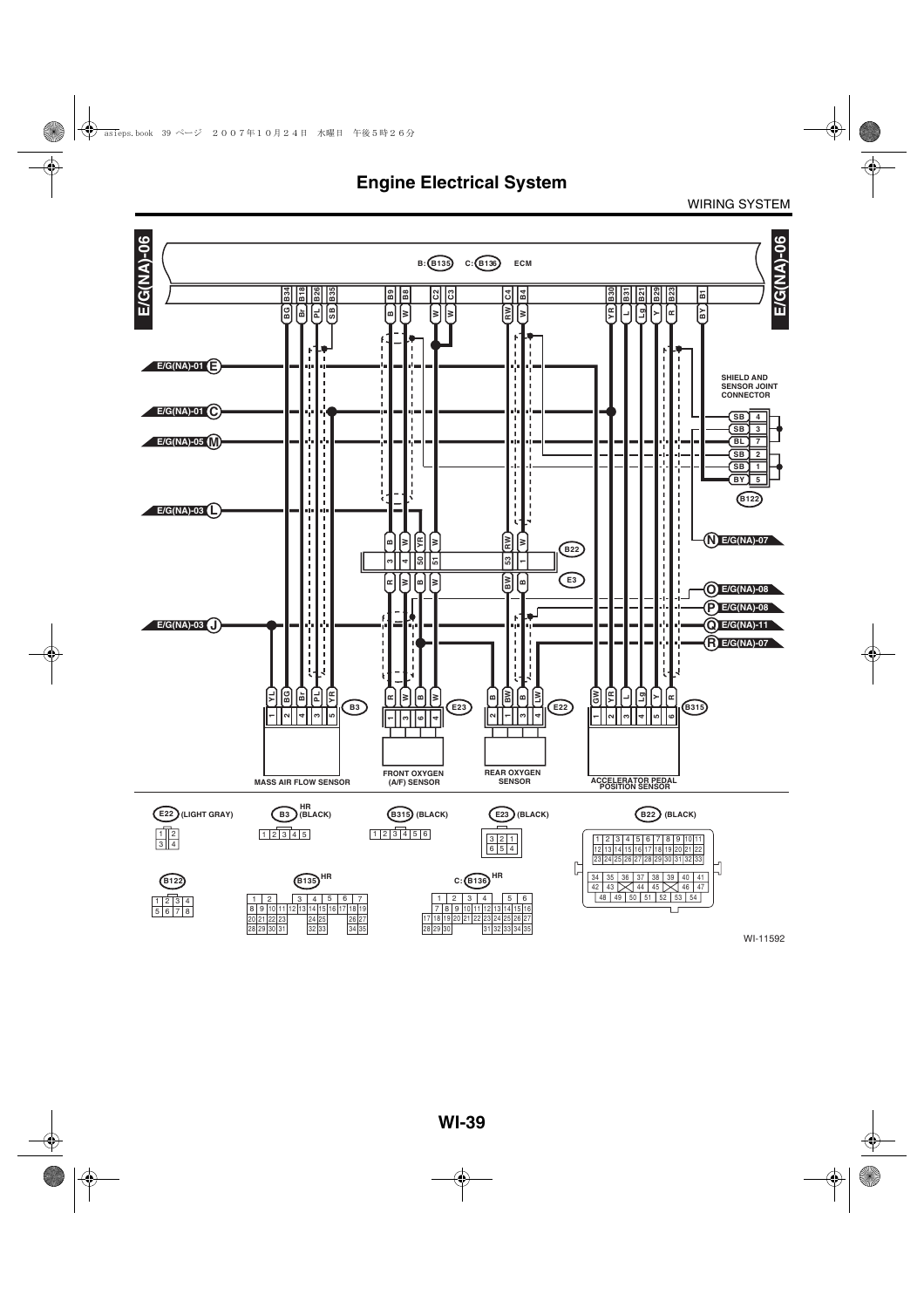#### WIRING SYSTEM

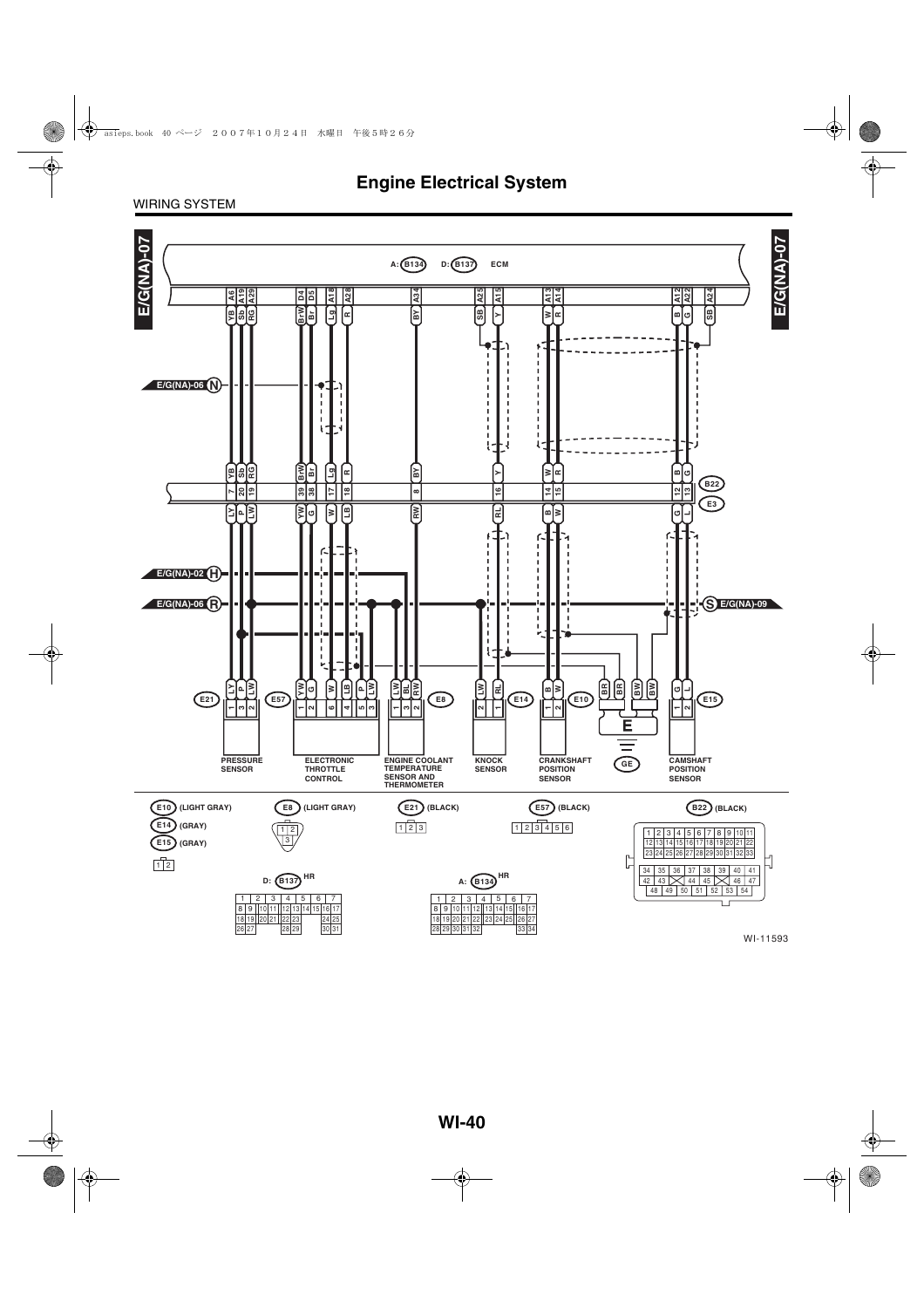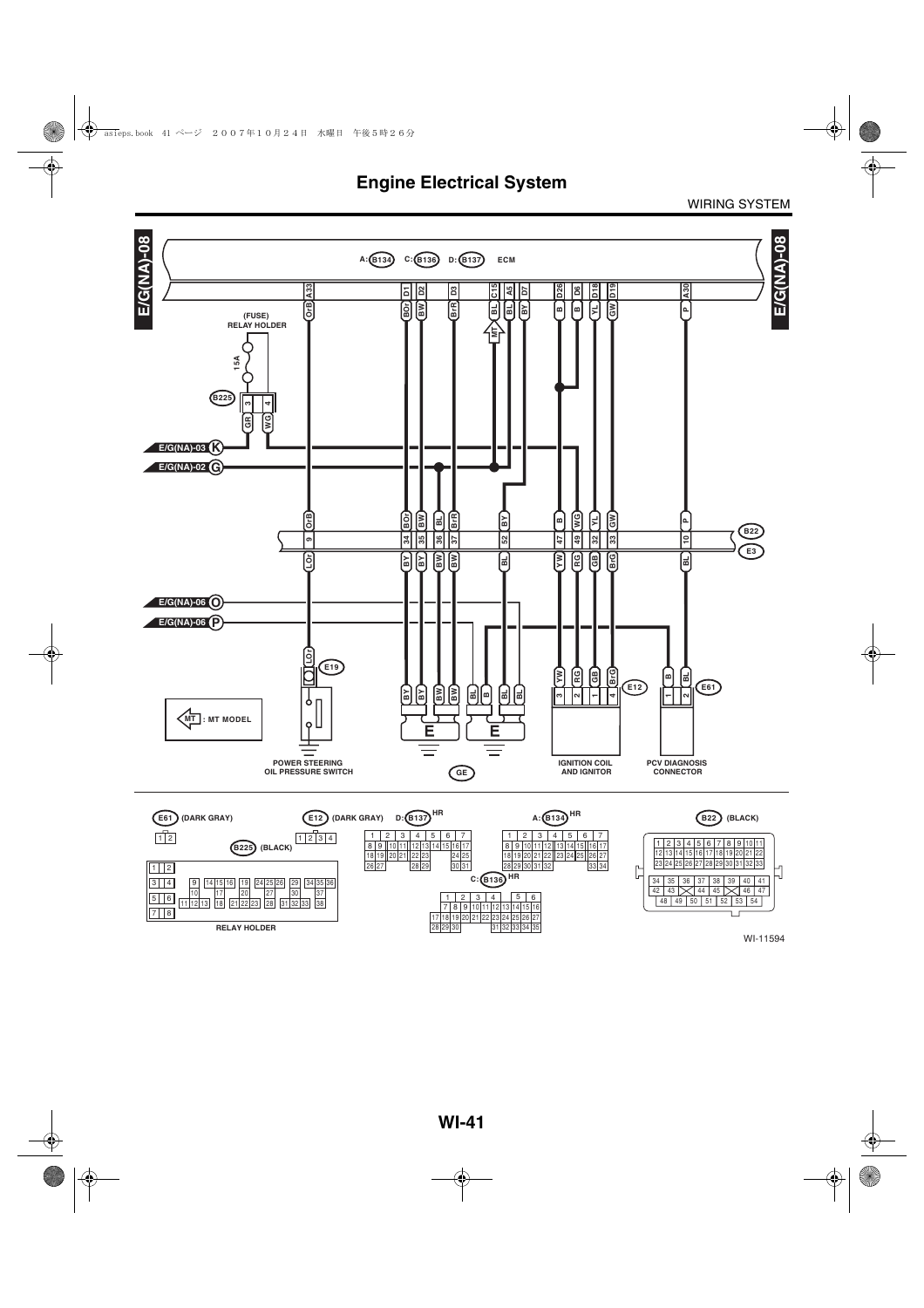#### WIRING SYSTEM



WI-11595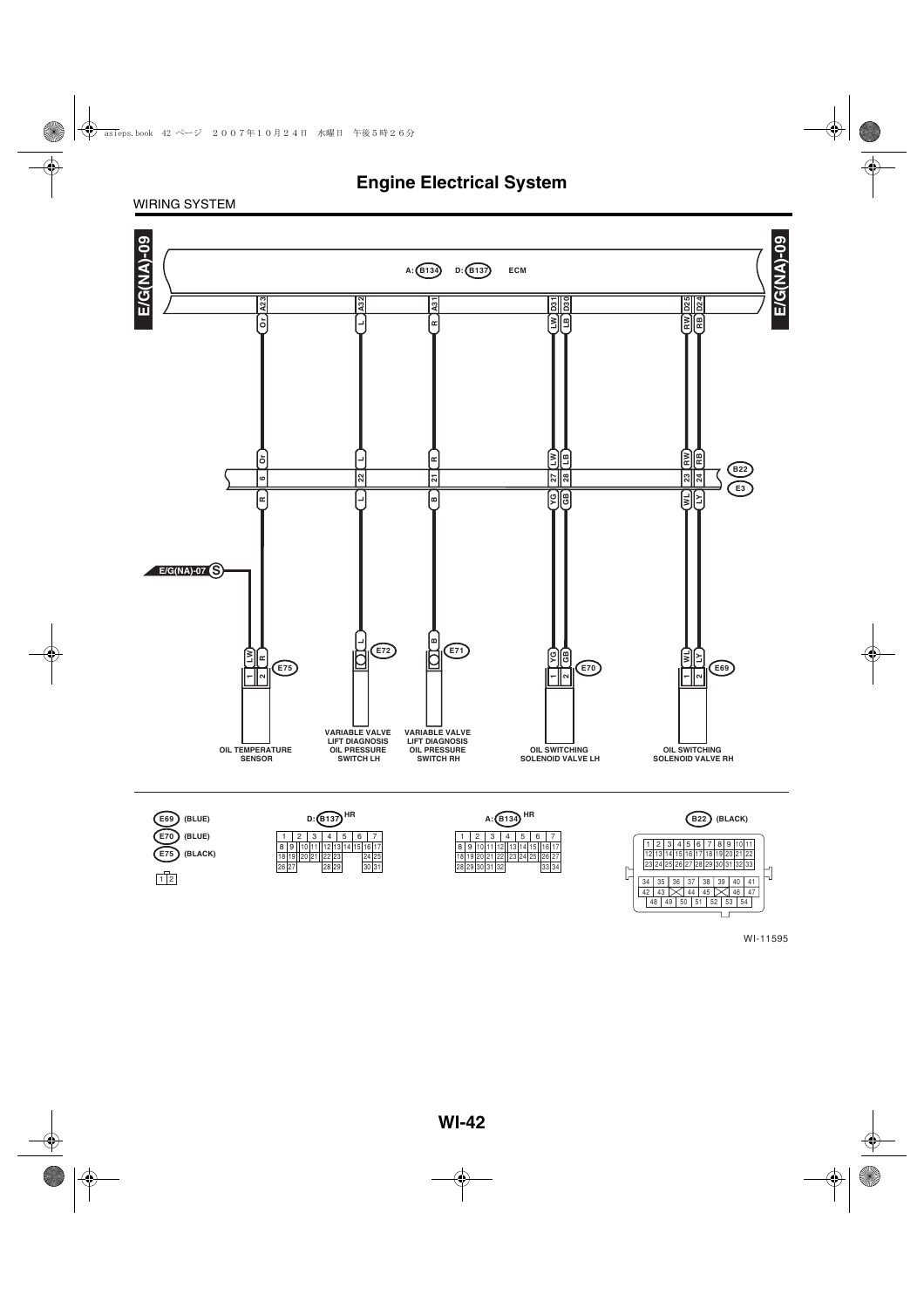

WI-11596

8 | 9 | 10 | 11 | 12 | 13 | 14 | 15 | 16<br>19 | 20 | 21 | 22 | 23 | 24 | 25 | 26 | 27<br>30 | 31 | 32 | 33 | 34 | 35 | 7 | 8 | 9 | 10 | 11 | 12 | 13<br>| 17 | 18 | 19 | 20 | 21 | 22 | 23 | 24<br>| 28 | 29 | 30 | 31 | 32

25 26 27<br>33 34 35

1 | 2 | 3 | 4 | | 5 | 6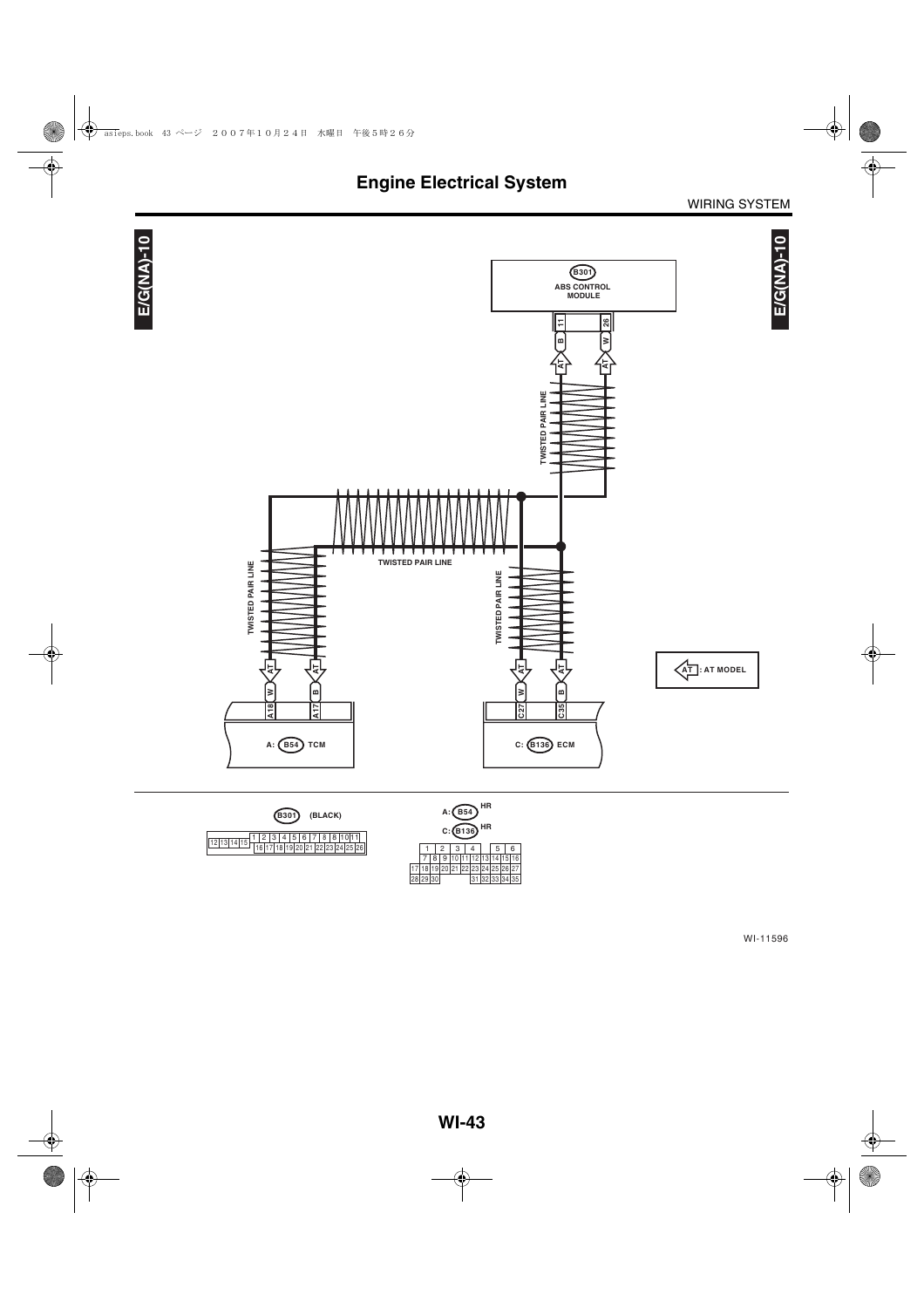#### WIRING SYSTEM

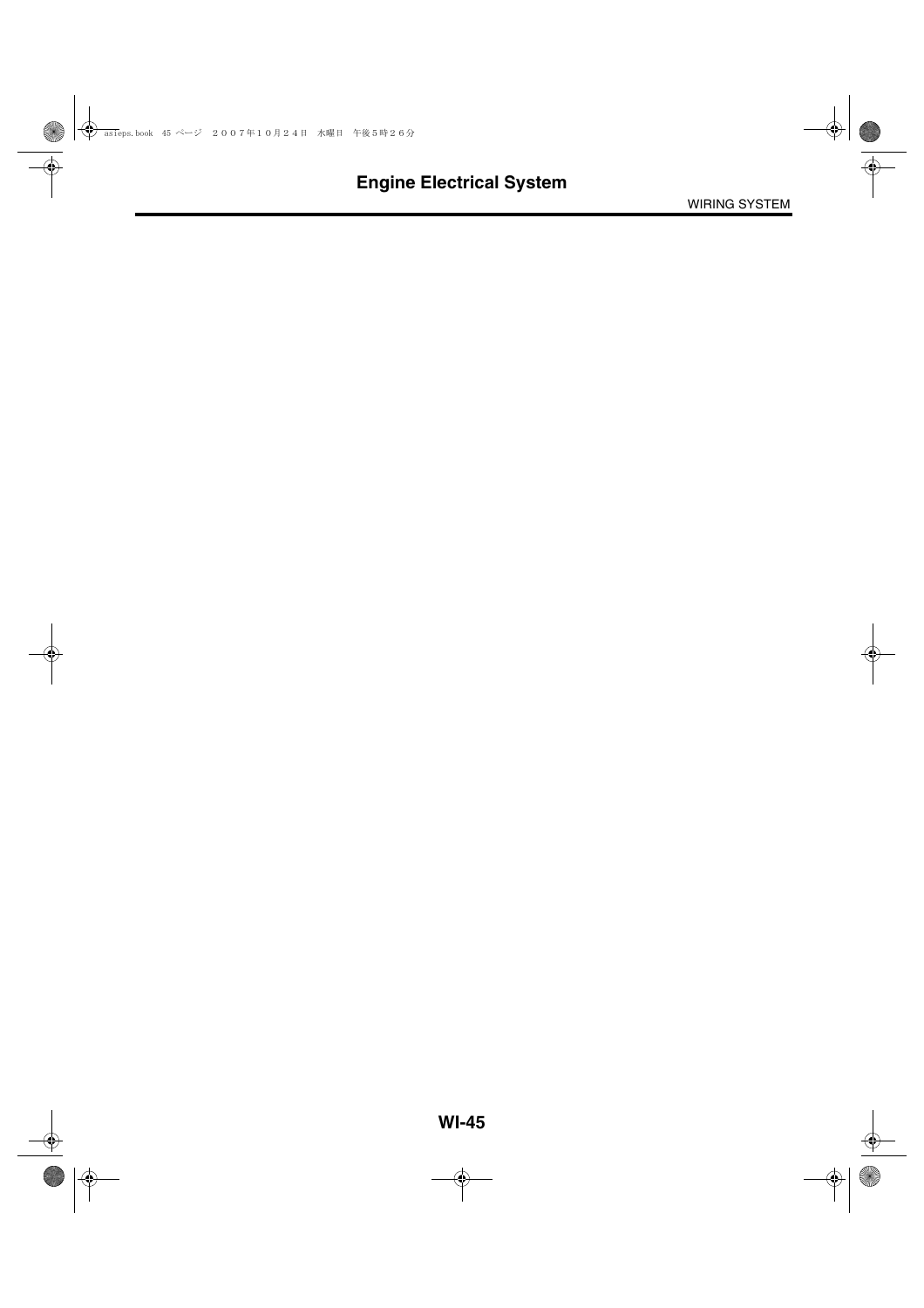#### **2. TURBO MODEL**

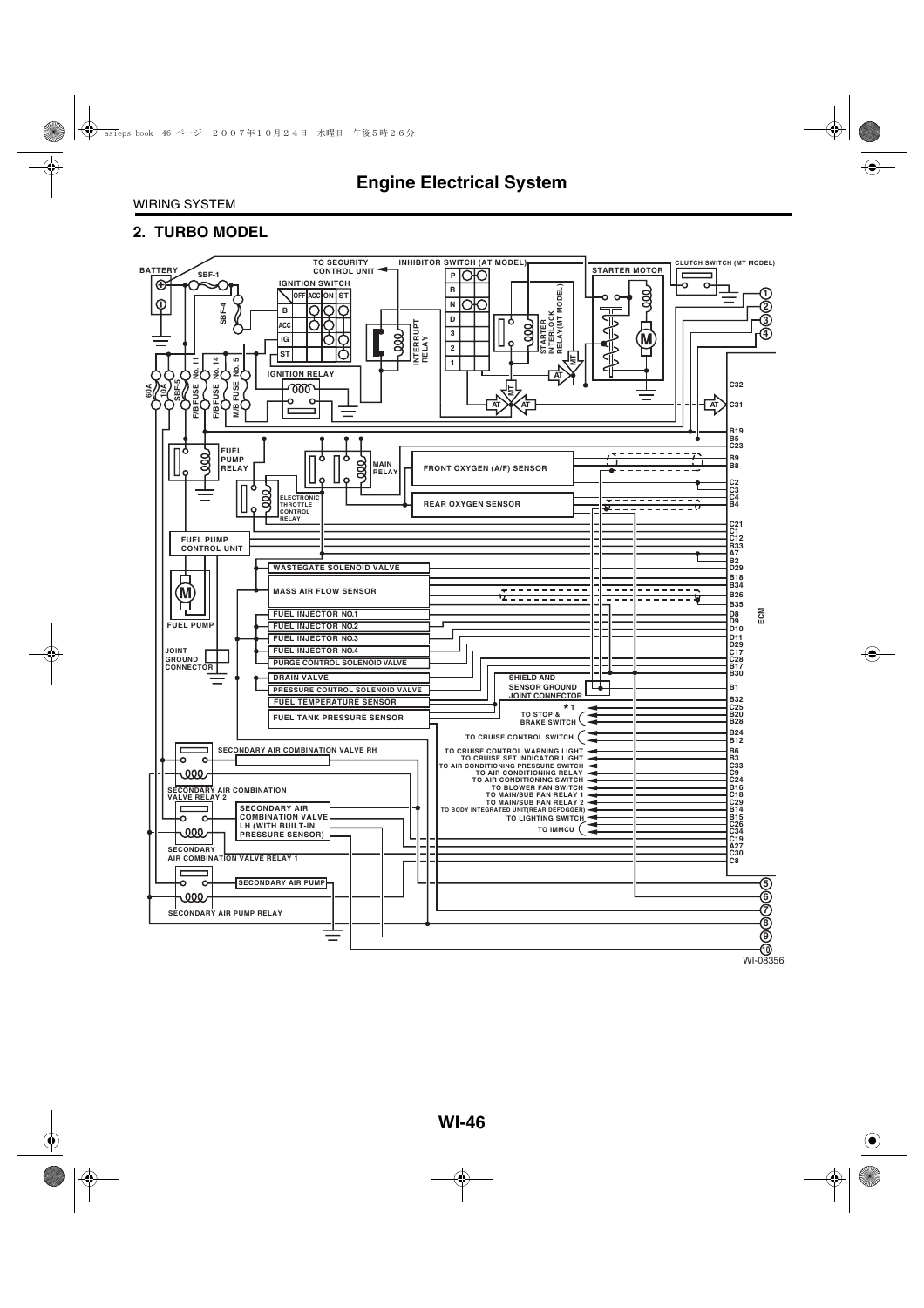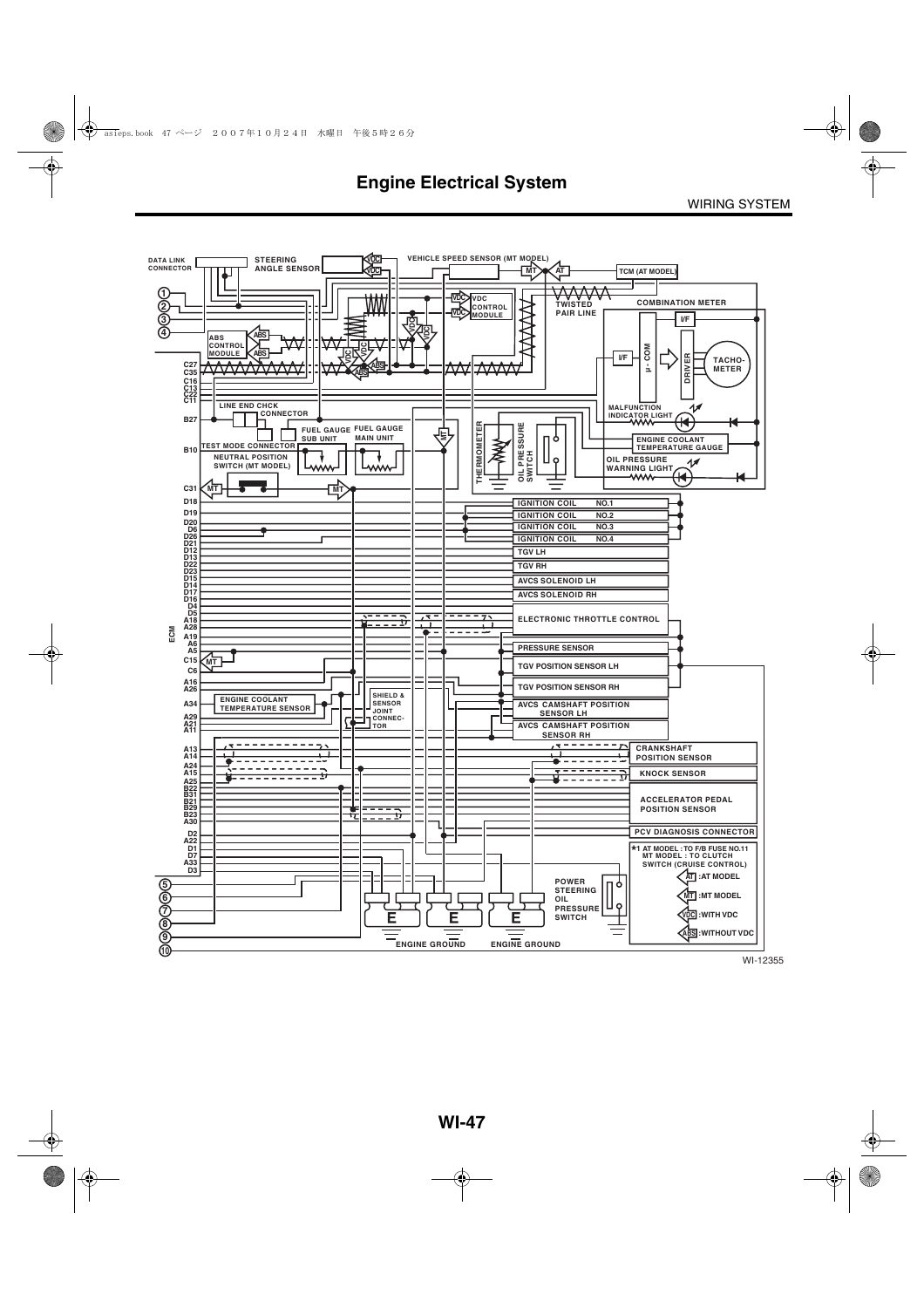#### WIRING SYSTEM

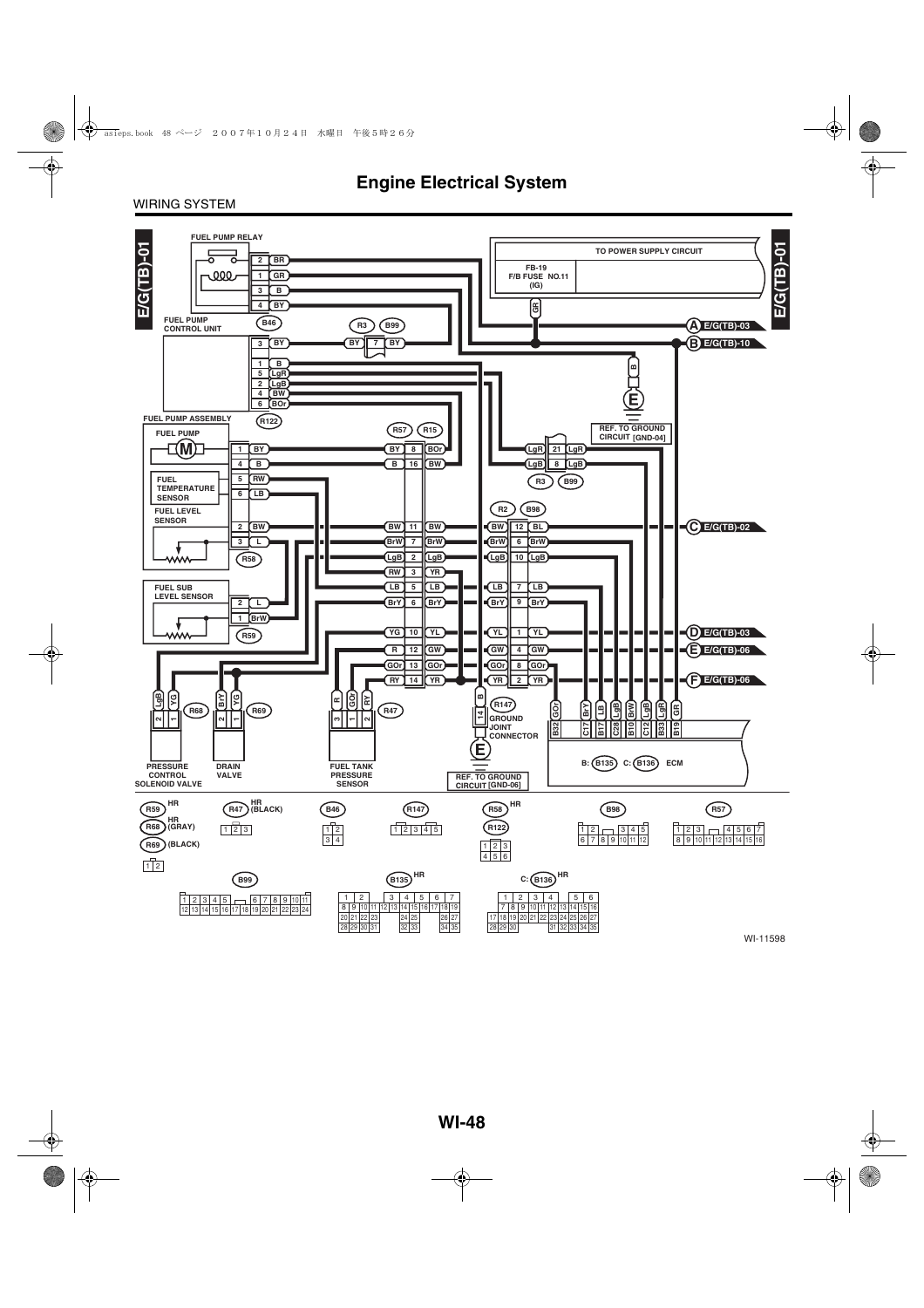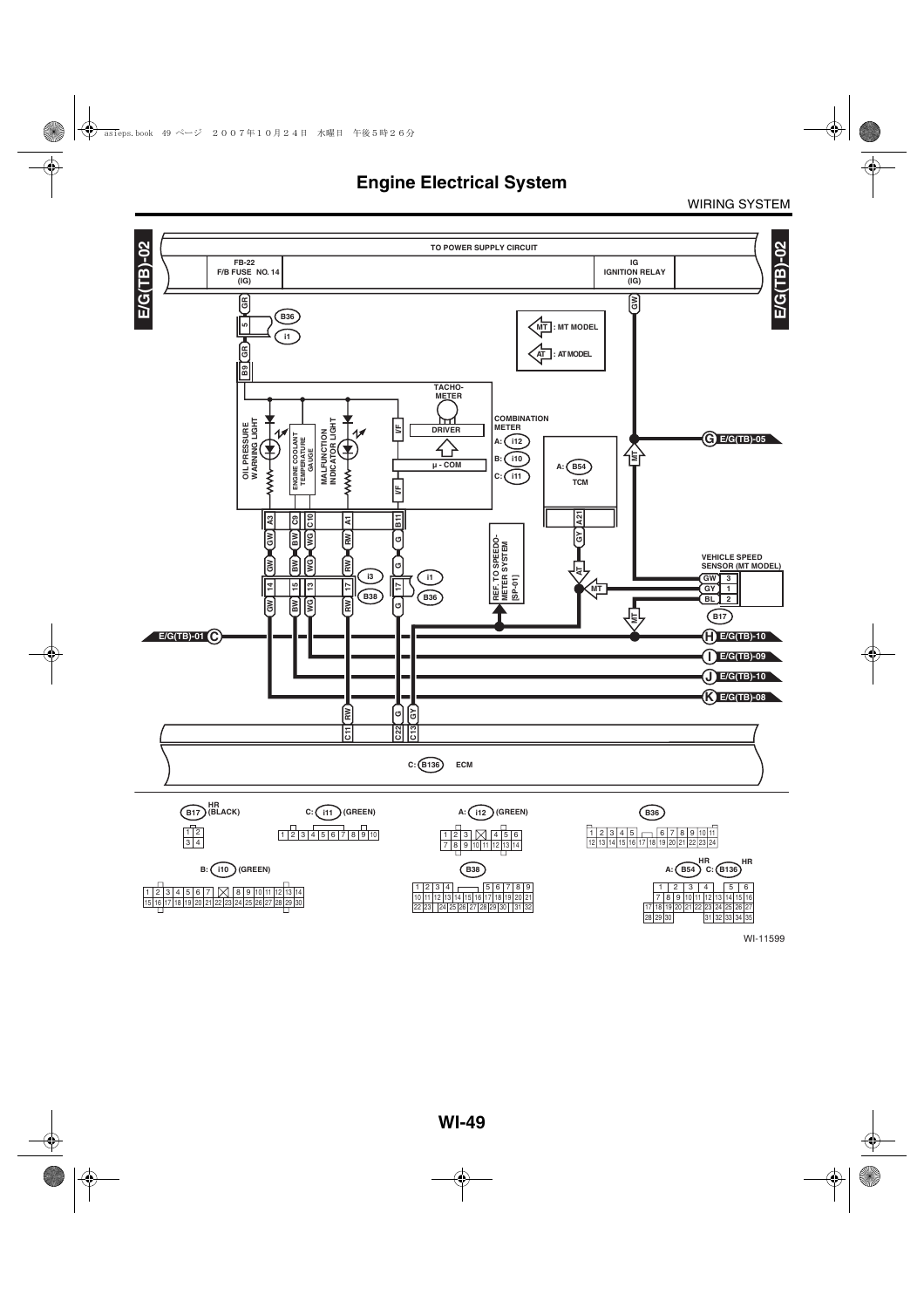#### WIRING SYSTEM

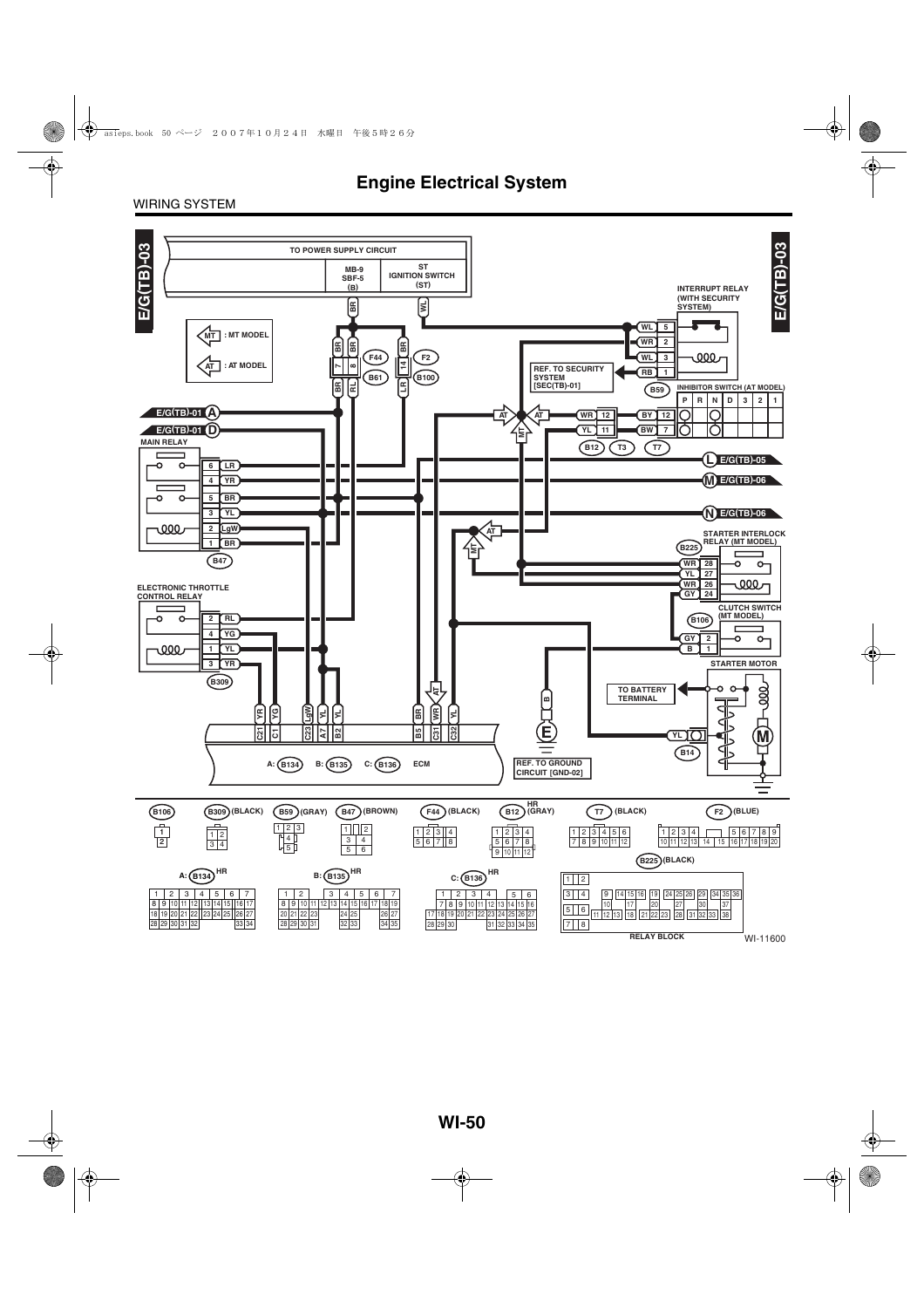



| $B:$ $(B135)$ <sup>HR</sup> |  |  |    |  |   |    |               |  |   |    |    | $C:$ $(B136)$ <sup>HR</sup> |          |  |    |      |   |     |
|-----------------------------|--|--|----|--|---|----|---------------|--|---|----|----|-----------------------------|----------|--|----|------|---|-----|
|                             |  |  |    |  | 3 |    |               |  | o |    |    |                             |          |  |    |      | 5 | 6   |
| 8                           |  |  |    |  |   |    |               |  |   |    |    |                             |          |  |    |      |   | 6   |
|                             |  |  | 23 |  |   | 24 | 25            |  |   | 20 |    |                             |          |  | 22 |      |   |     |
| 28                          |  |  |    |  |   | 32 | $\cap$<br>100 |  |   | 34 | 35 |                             | 28 29 30 |  |    | ےں ا |   | 135 |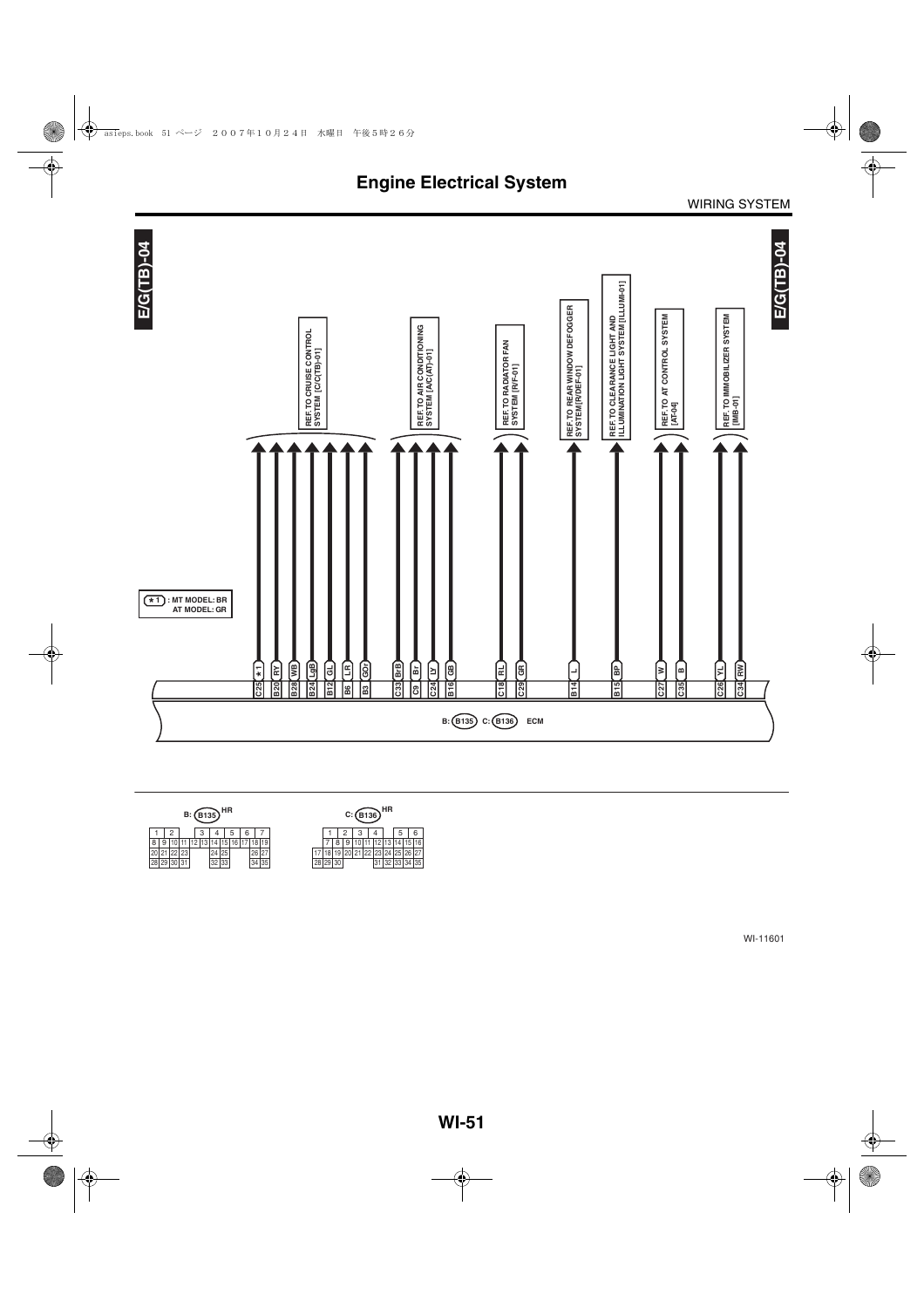#### WIRING SYSTEM

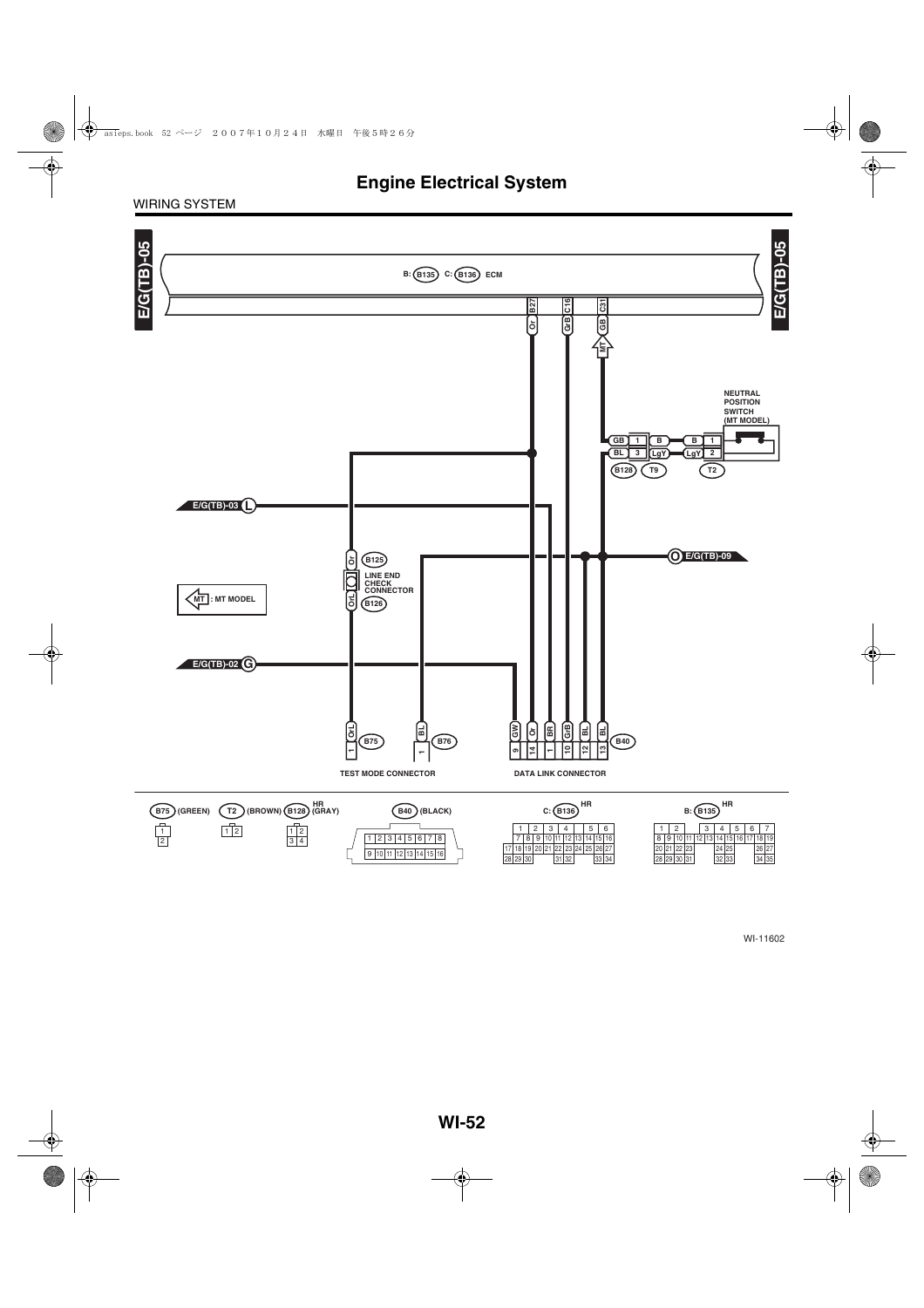**Engine Electrical System**

WIRING SYSTEM

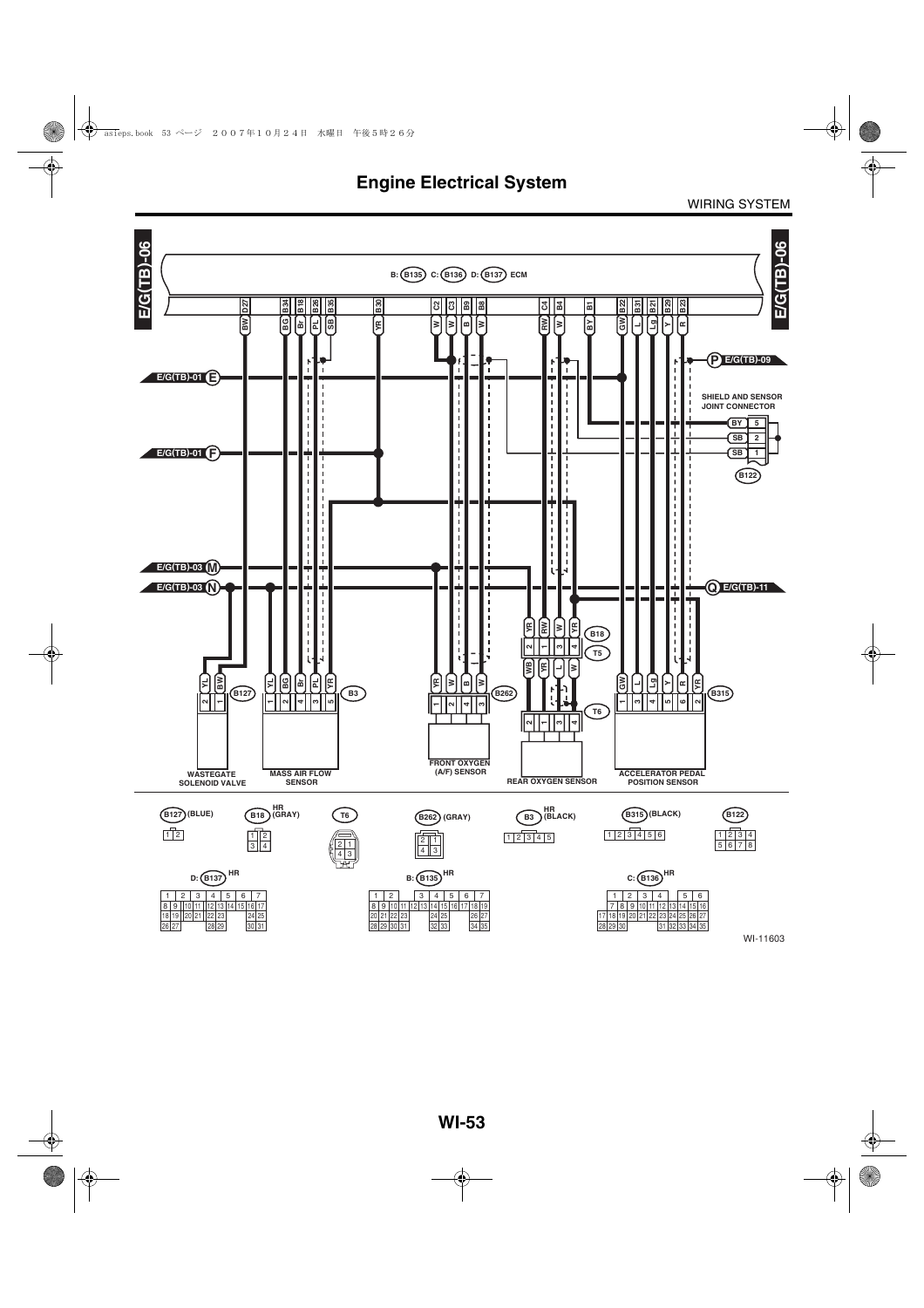#### WIRING SYSTEM

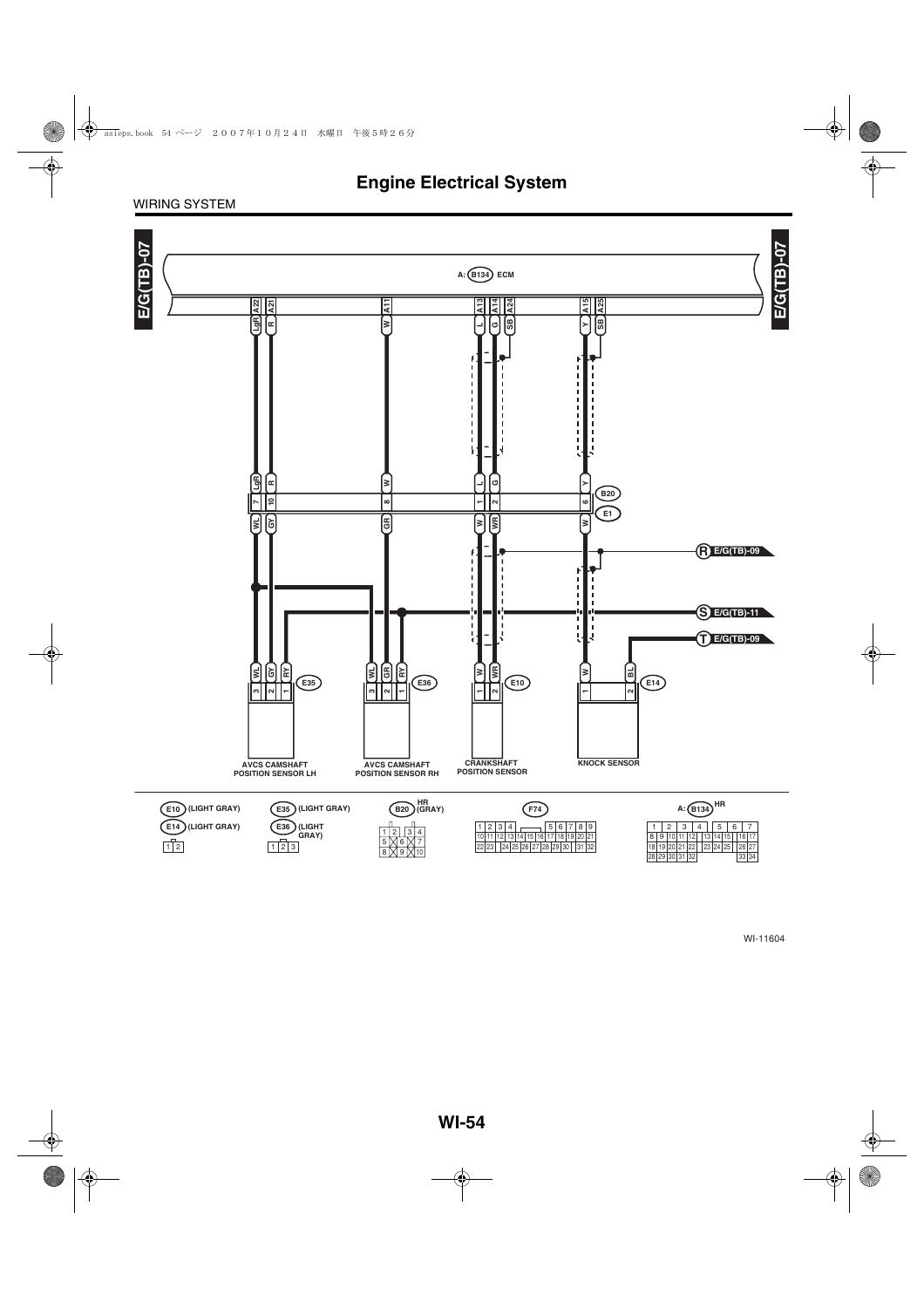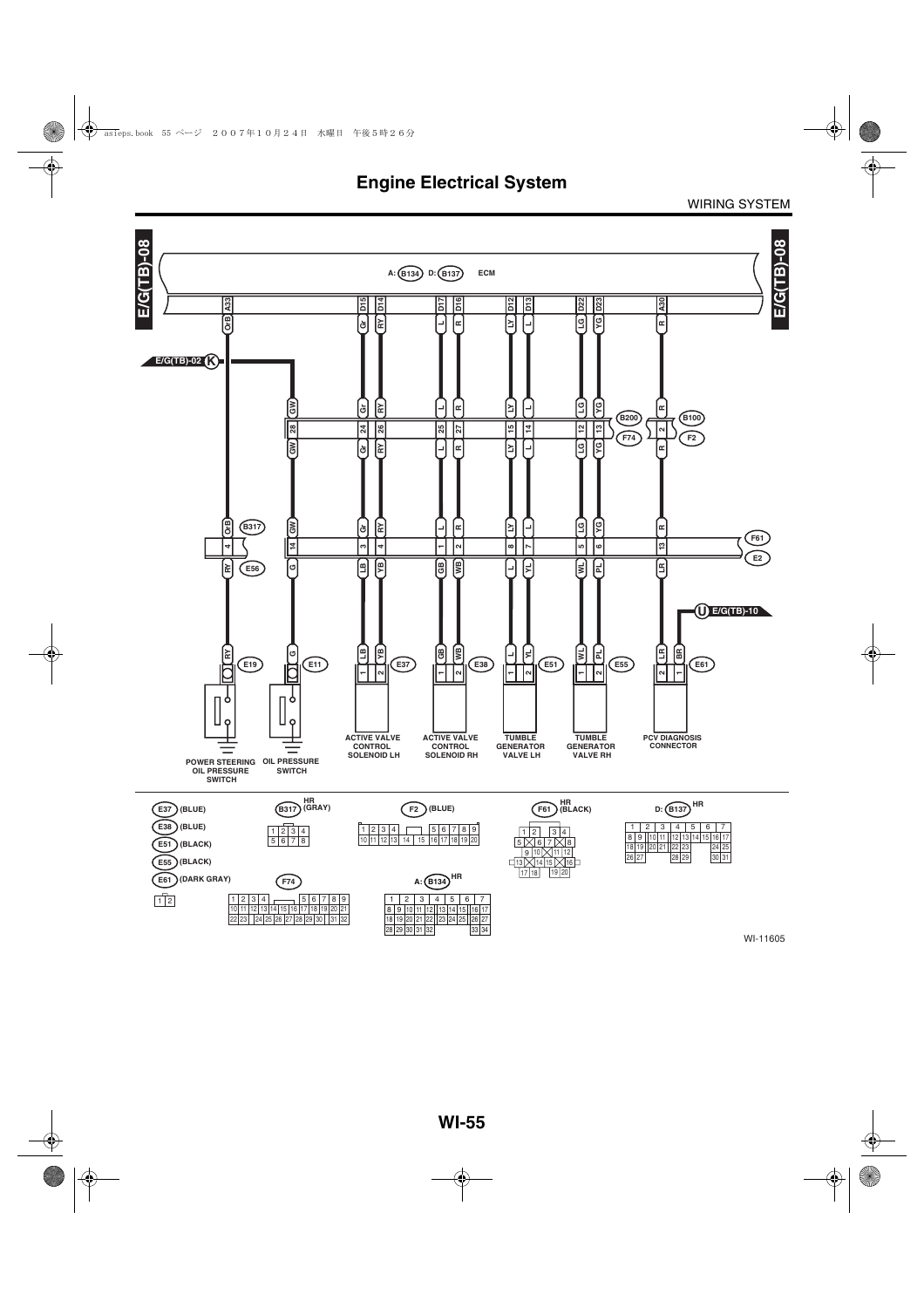#### WIRING SYSTEM

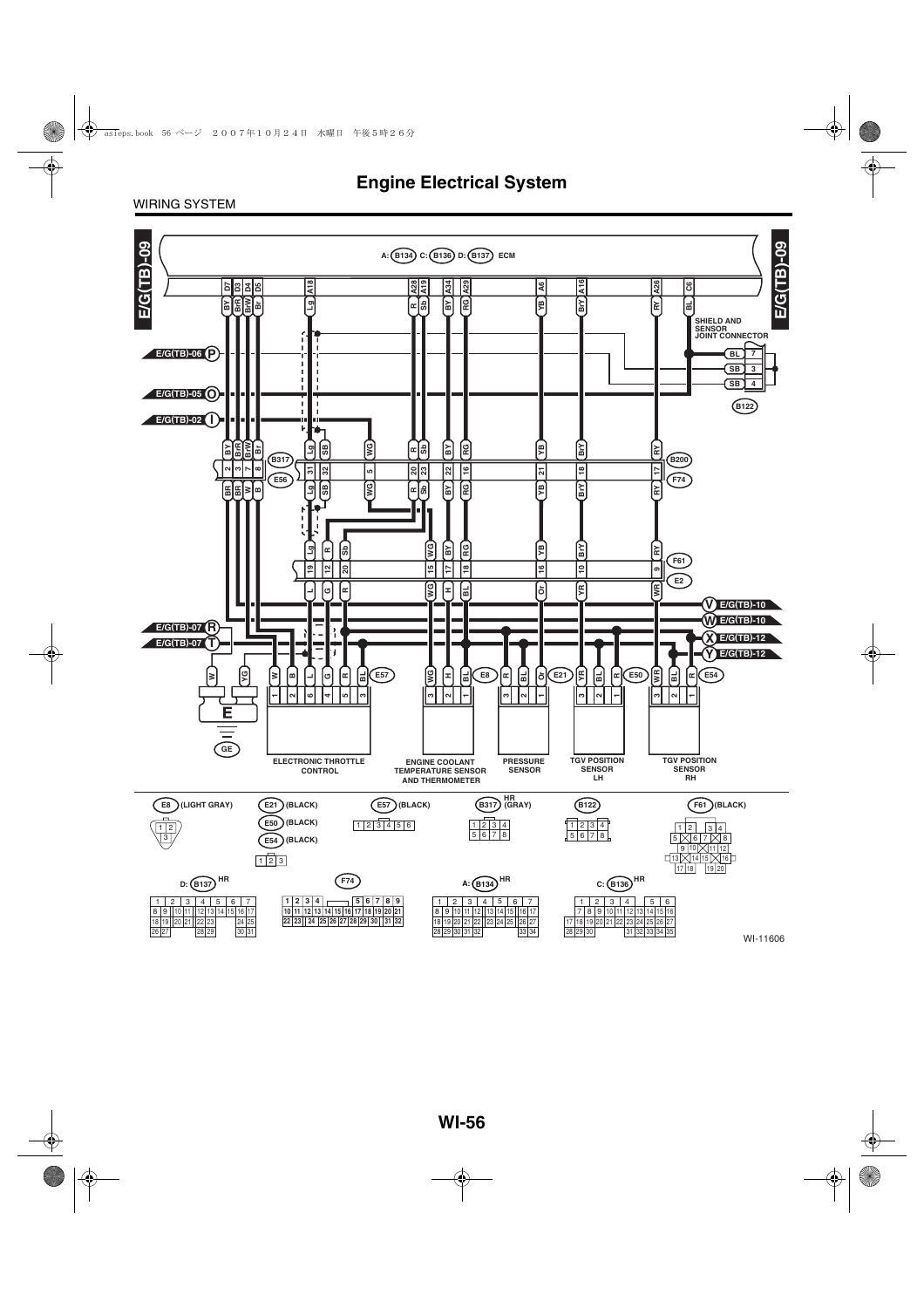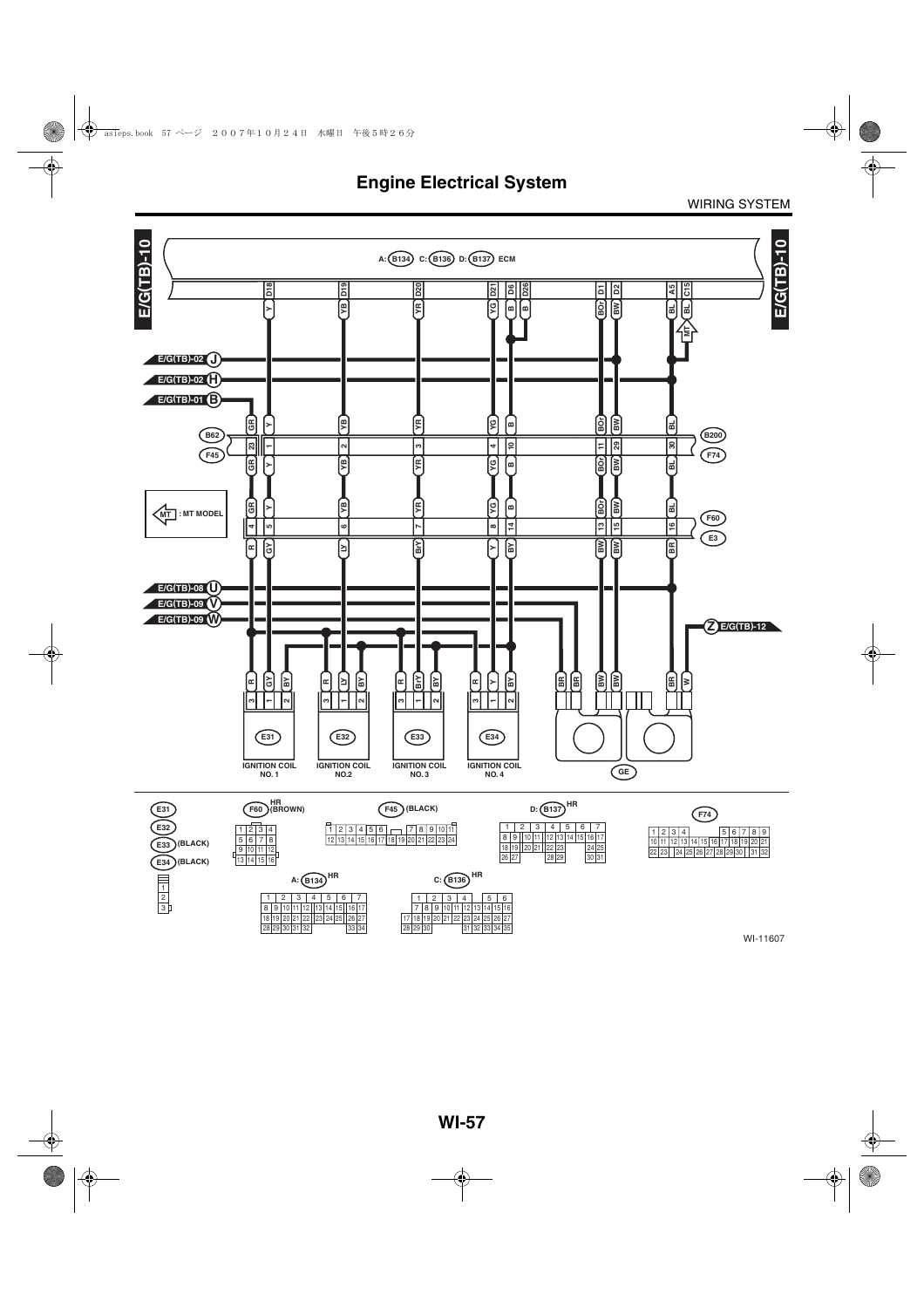WIRING SYSTEM

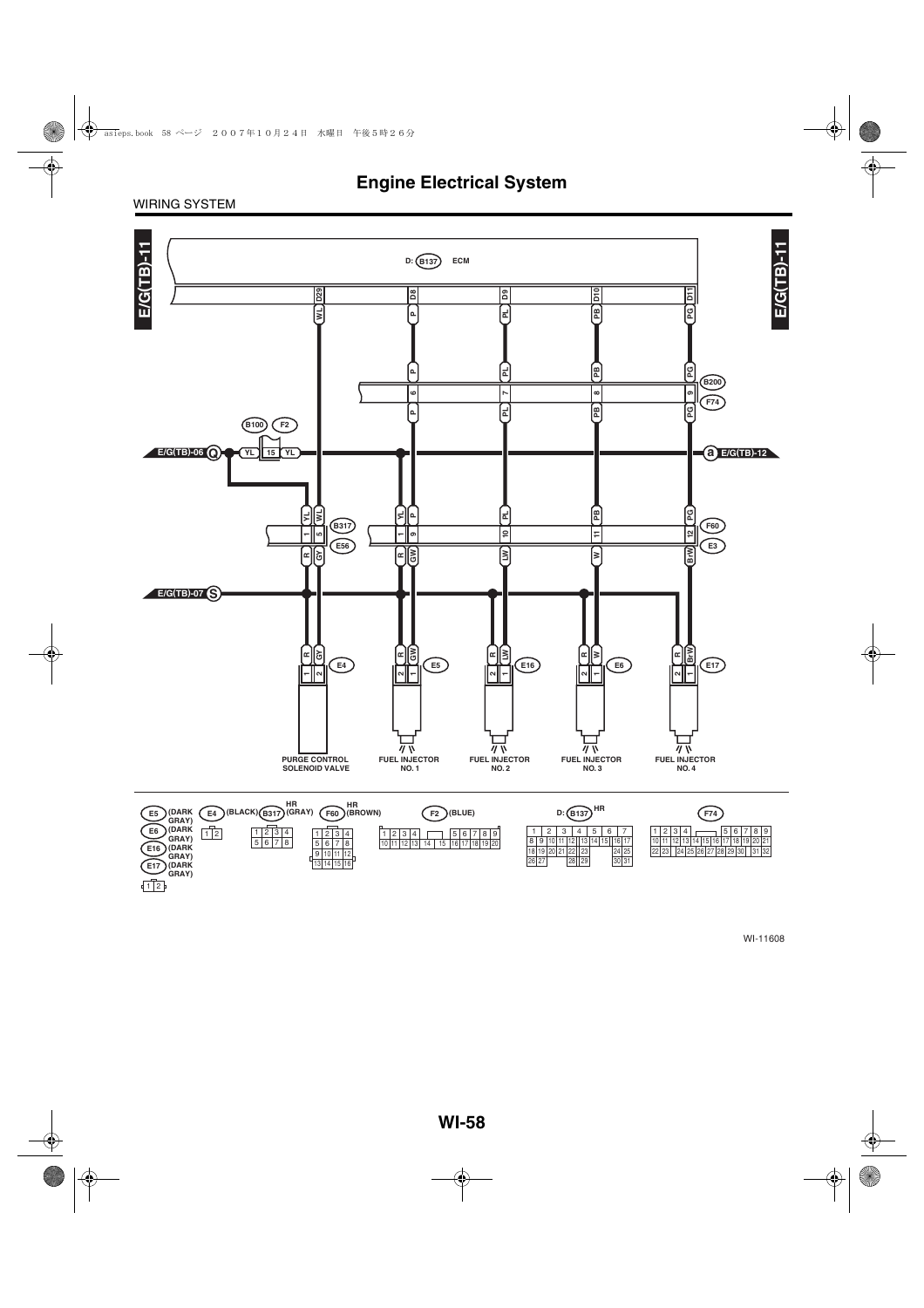